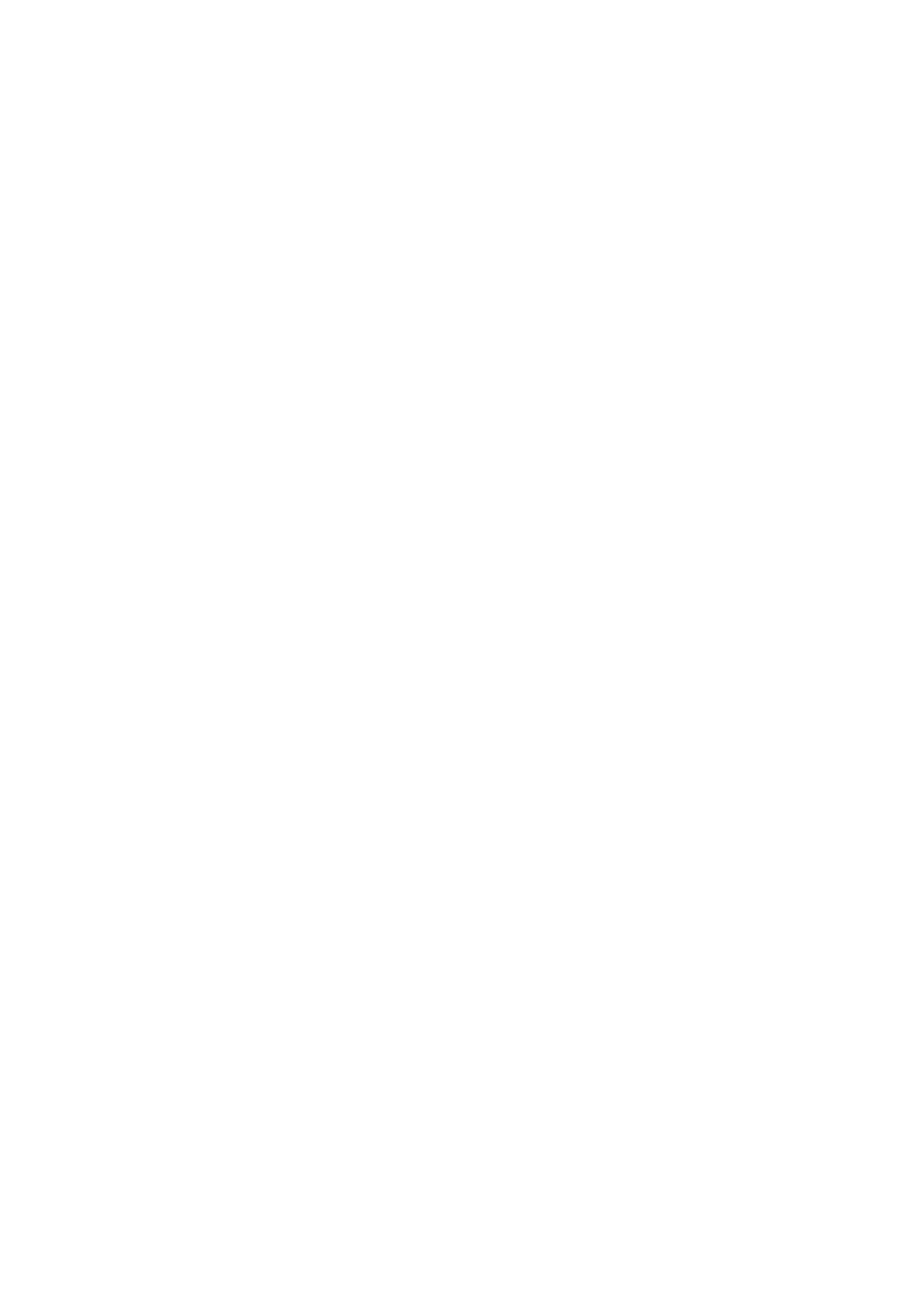# **TABLE OF CONTENTS**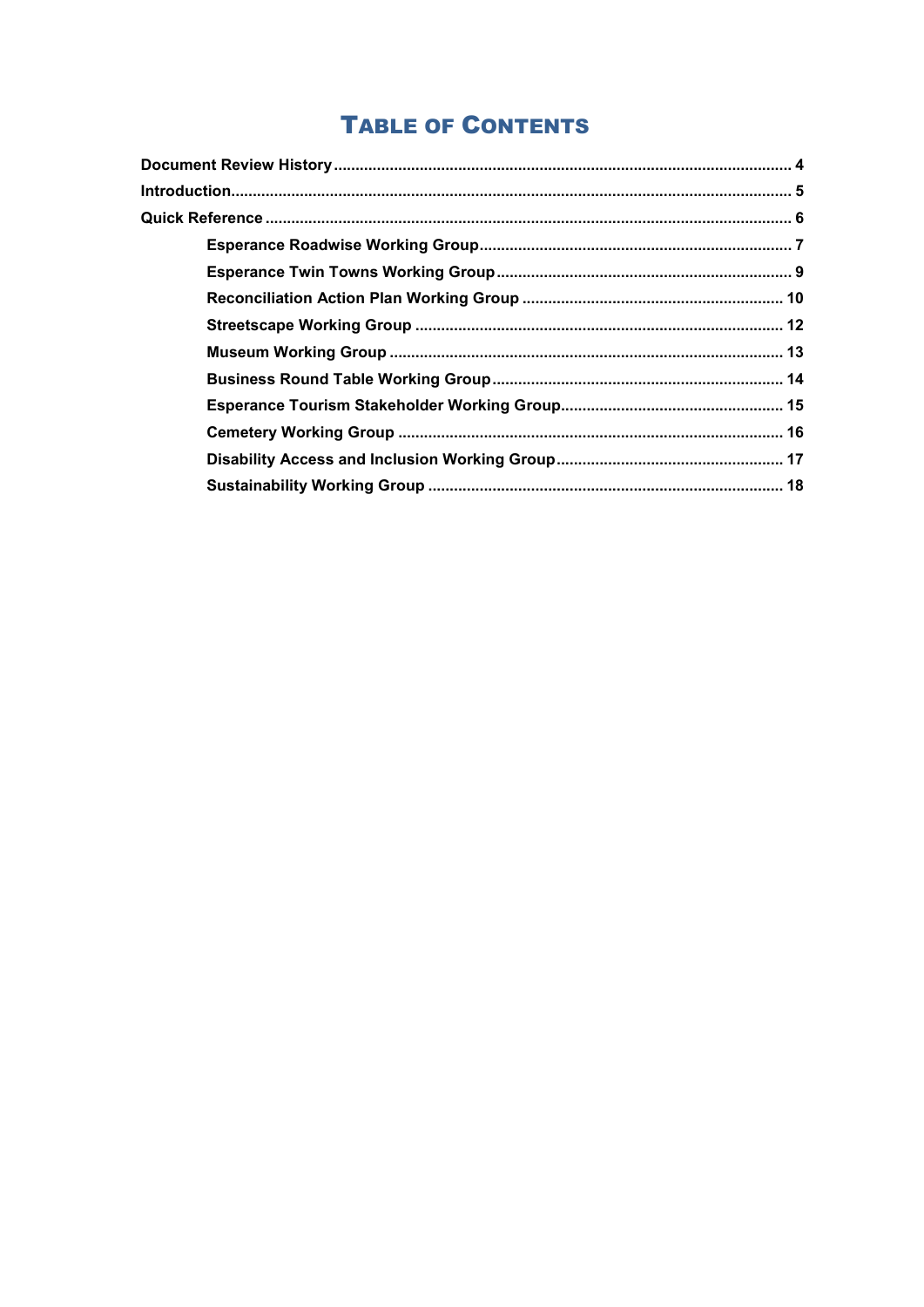# DOCUMENT REVIEW HISTORY

<span id="page-3-0"></span>

| <b>Date Last</b><br><b>Amended</b> | <b>Reasons for Amendment</b>                      | <b>Amended by</b> |
|------------------------------------|---------------------------------------------------|-------------------|
| 21 December 2021                   | Adoption of Terms of Reference for Working Groups | Sarah Walsh       |
|                                    |                                                   |                   |
|                                    |                                                   |                   |
|                                    |                                                   |                   |
|                                    |                                                   |                   |
|                                    |                                                   |                   |
|                                    |                                                   |                   |
|                                    |                                                   |                   |
|                                    |                                                   |                   |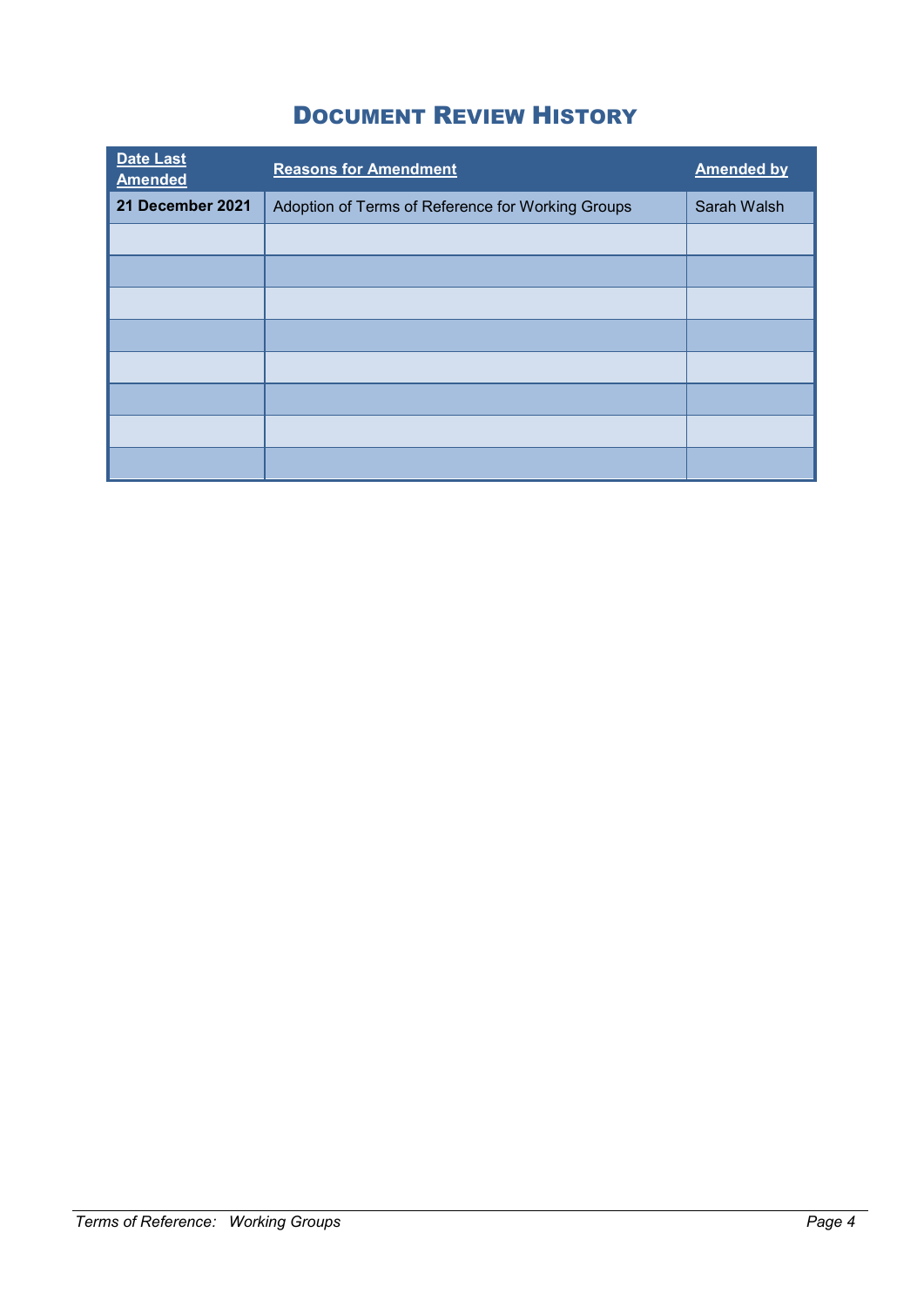# INTRODUCTION

<span id="page-4-0"></span>Under the powers of the *Local Government Act 1995*, Council has the power to establish committees of three or more persons to assist the Council and to exercise the powers and discharge the duties of the local government that can be delegated to committees.

The Esperance Shire Council has established both standing and advisory committees, which directly report to Council. In addition, there are also a number of external, non-Council committees and Working Groups with Council representation.

The objective of this document is to:

- 1. Provide a reference detailing Shire of Esperance Working Groups with Council representation; and
- 2. Outline the adopted Terms of Reference for each of the Working Groups.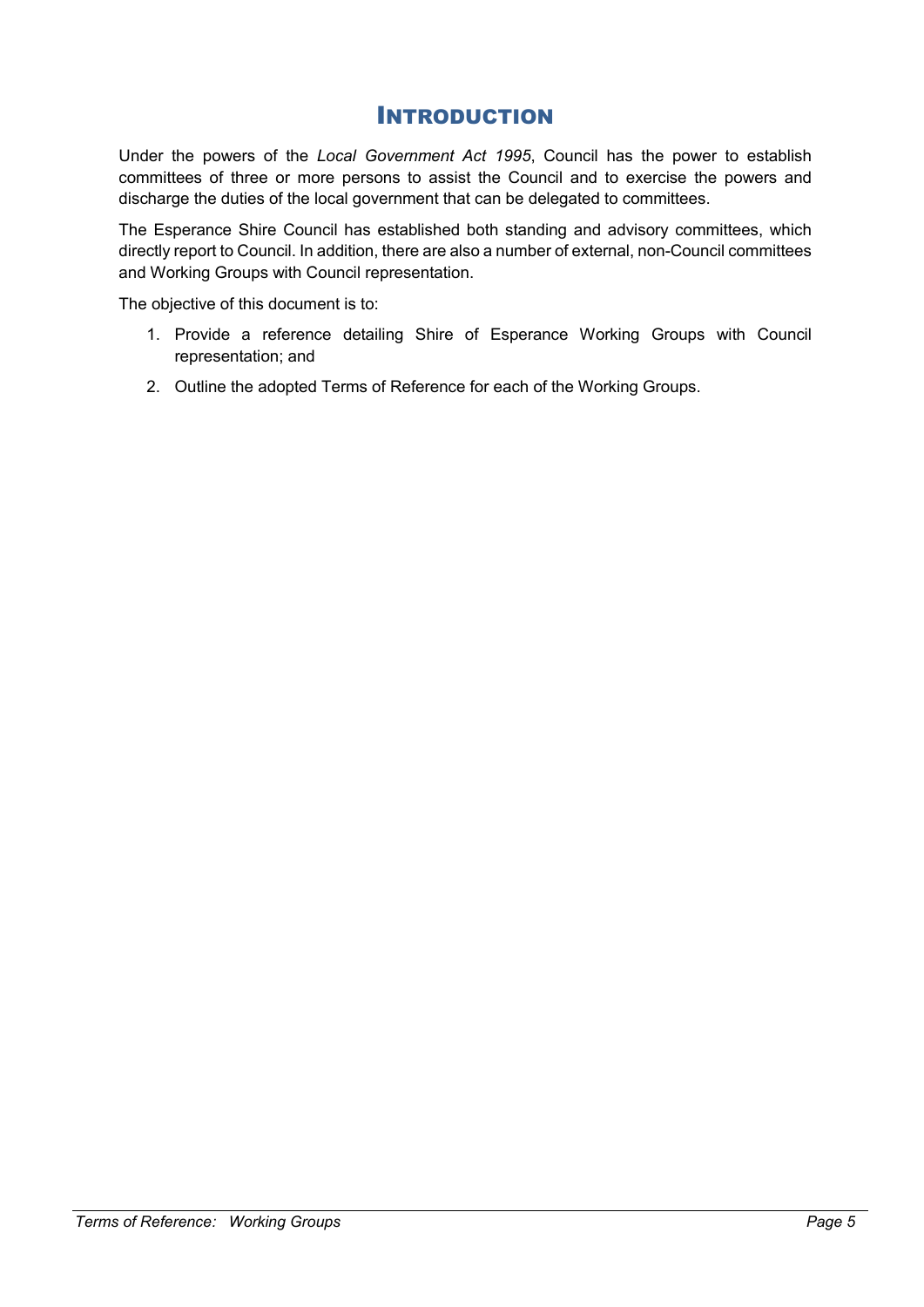# QUICK REFERENCE

<span id="page-5-0"></span>

| <b>Working Group</b>                                 | <b>Elected Members</b>                                         |
|------------------------------------------------------|----------------------------------------------------------------|
| <b>Esperance Roadwise Working Group</b>              | <b>Cr Horan</b>                                                |
| <b>Esperance Twin Towns Working Group</b>            | <b>Cr Obourne</b>                                              |
| <b>Reconciliation Action Plan Working Group</b>      | <b>Cr Mickel</b><br><b>Cr Flanagan</b>                         |
| <b>Streetscape Working Group</b>                     | <b>Cr Graham</b><br><b>Cr McMullen</b><br><b>Cr Obourne</b>    |
| <b>Museum Working Group</b>                          | <b>Cr O'Donnell</b>                                            |
| <b>Business Round Table Working Group</b>            | <b>Cr De Haas</b><br><b>Cr Mickel</b><br><b>Cr Flanagan</b>    |
| <b>Tourism Development Governance Working Group</b>  | <b>Cr O'Donnell</b>                                            |
| <b>Cemetery Working Group</b>                        | <b>Cr Obourne</b><br>Cr O'Donnell                              |
| <b>Disability Access and Inclusion Working Group</b> | <b>Cr De Haas</b><br><b>Cr Chambers</b><br><b>Cr O'Donnell</b> |
| <b>Sustainability Working Group</b>                  | <b>Cr De Haas</b><br><b>Cr Mickel</b>                          |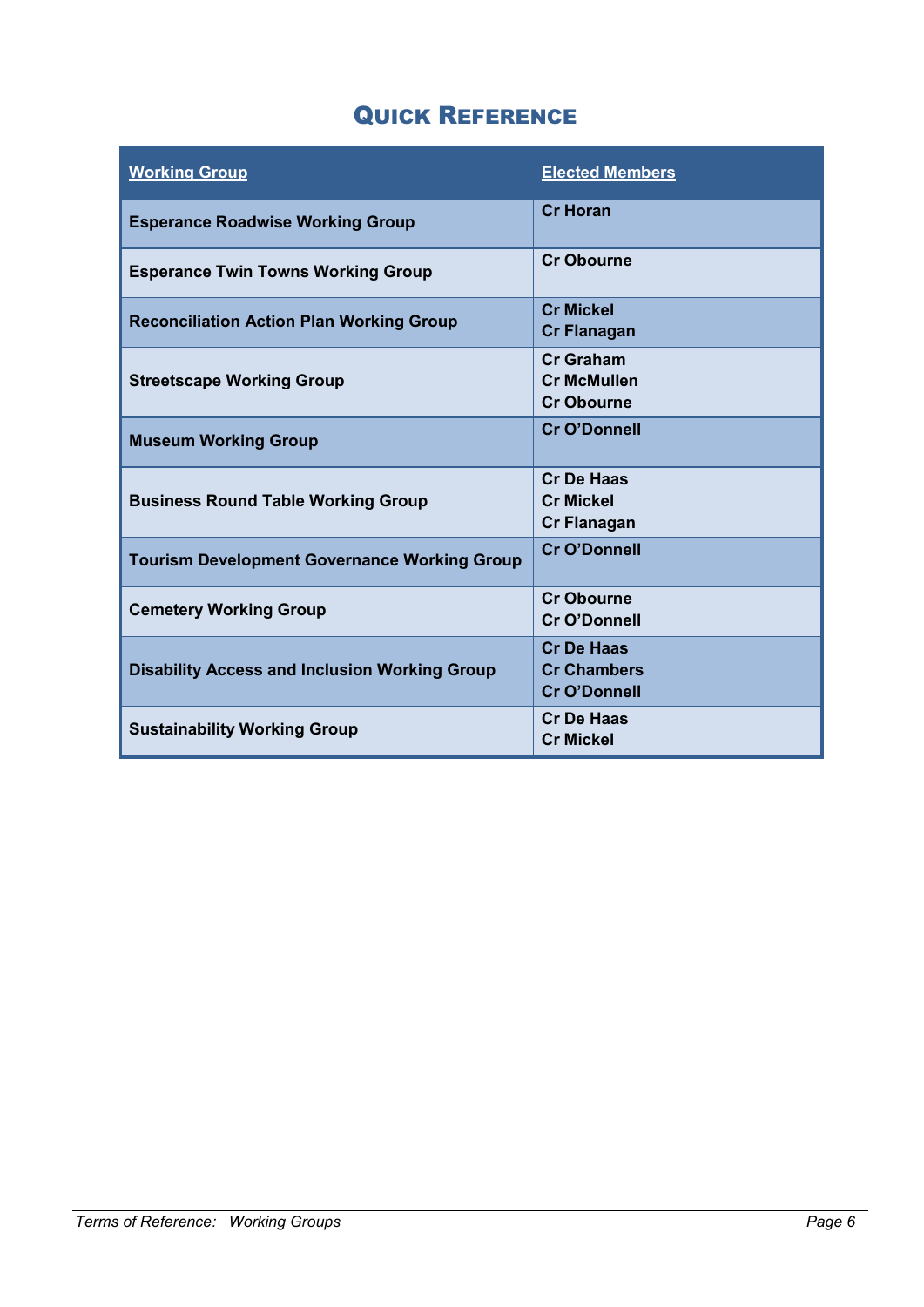# <span id="page-6-0"></span>ESPERANCE ROADWISE WORKING GROUP

*Document Status* Current *Version No* 12 *Document Controller* Director Asset Management *Last Reviewed* 21/12/2021

# **Committee Type**

Working Group

### **Purpose**

To contribute to a coordinated approach to reduce the amount of road deaths and serious injuries in the Shire of Esperance

#### **Membership**

**Shire Representatives:**

Elected Member/s

Asset Management Administration Officer

Director Asset Management

#### **Other Representatives:**

Esperance Police

Department of Education

Main Roads WA

St John Ambulance

Department of Transport

Department of Health

WALGA Roadwise Officer

Up to 2 Community Representatives

#### **Meeting Frequency**

The Committee will meet a minimum of 6 times per year.

#### **Objectives**

- 1. To coordinate and/or develop programs and projects that addresses the cornerstones of the WA Road Safety Strategy.
- 2. To encourage safe use of the road network by motorists, pedestrians and cyclists
- 3. To raise community awareness of road safety issues in the Shire of Esperance.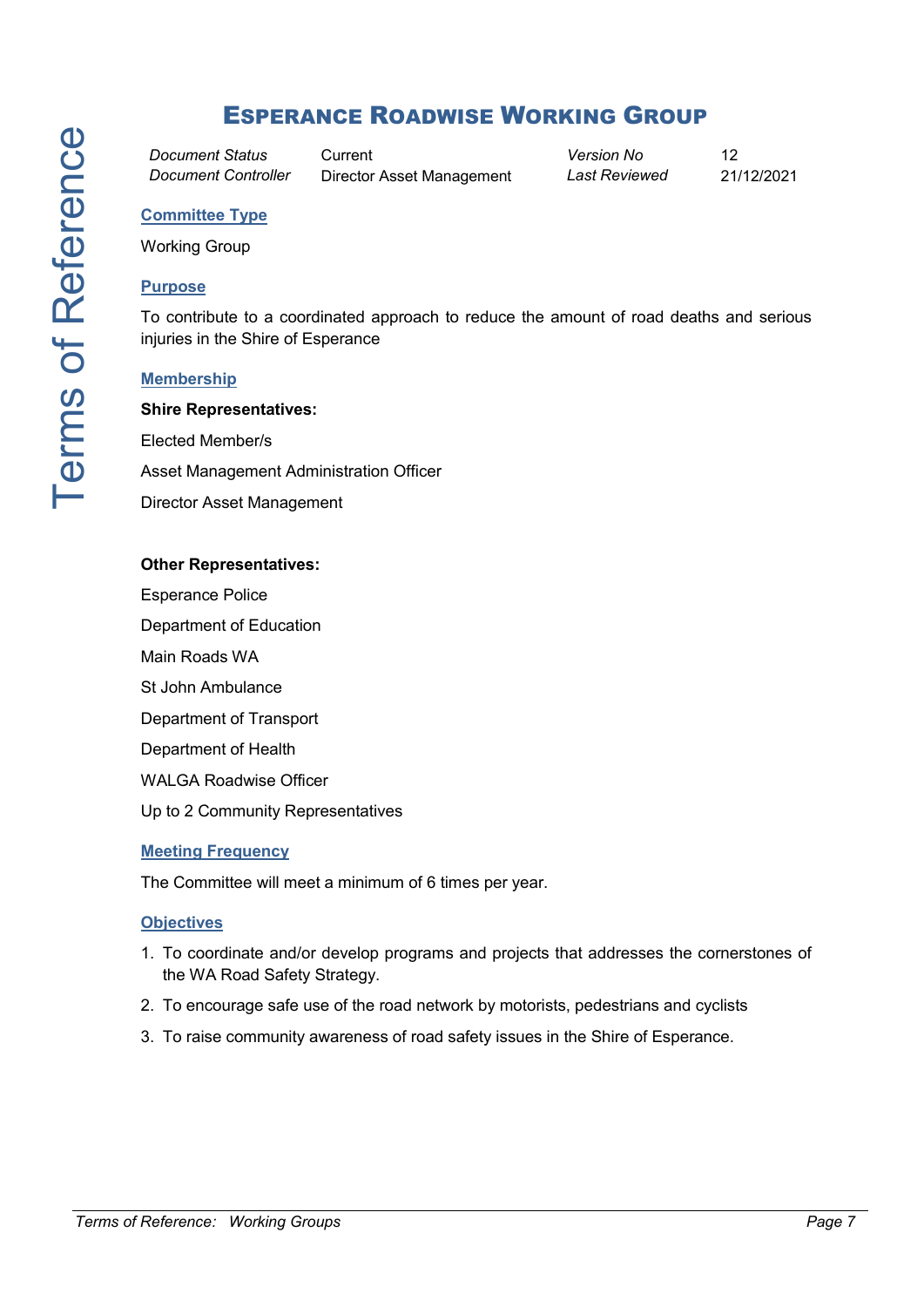- 4. To develop and/or promote the submission of funding applications for the road safety initiatives.
- 5. To improve road safety through education and behavioural change in the Shire of Esperance.

**Responsible Officer**

Director Asset Management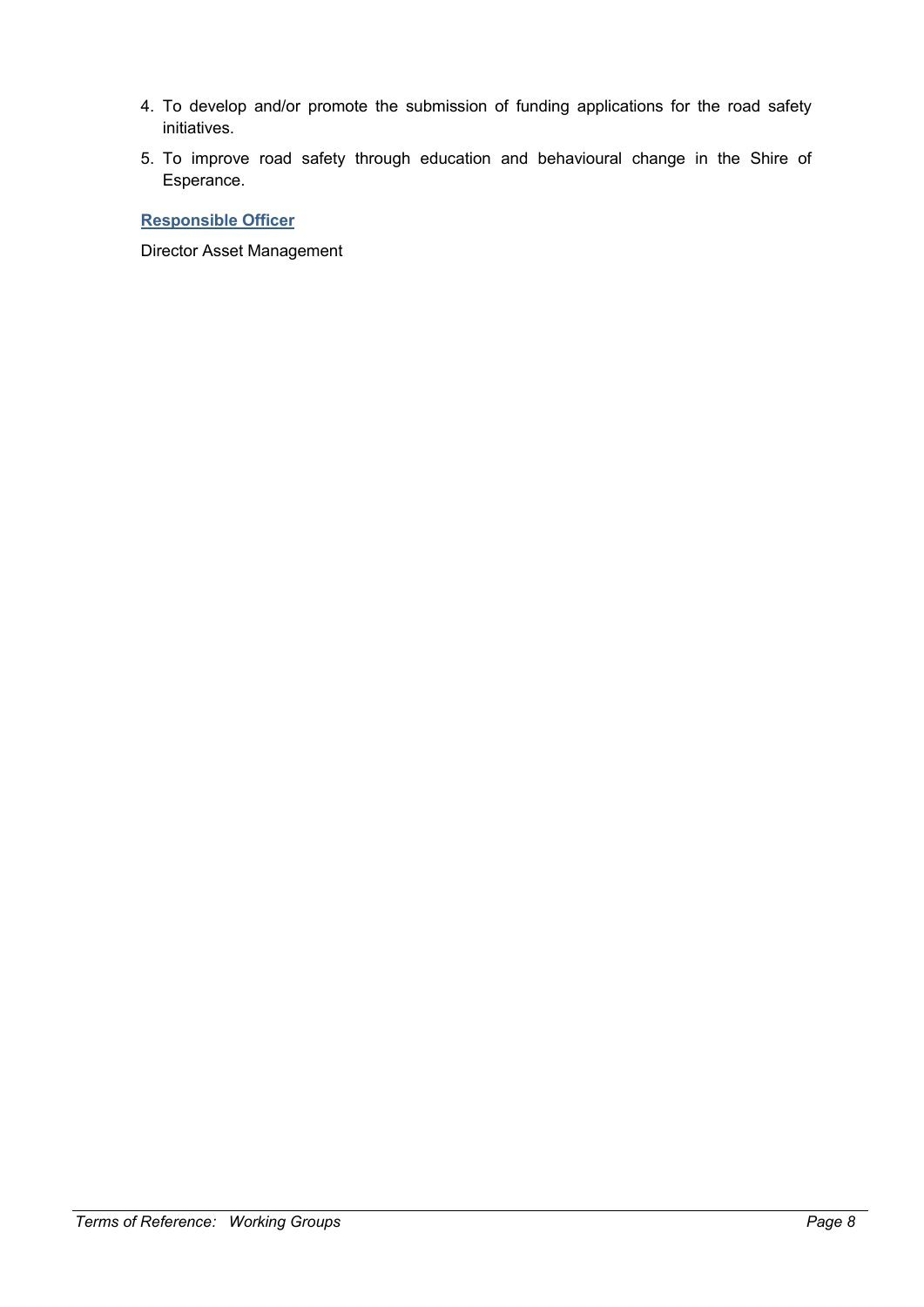# <span id="page-8-0"></span>ESPERANCE TWIN TOWNS WORKING GROUP

*Document Status* Current *Version No* 12

*Document Controller* Manager Community & Economic Development

*Last Reviewed* 21/12/2021

### **Committee Type**

Working Group

#### **Purpose**

To make recommendations to Council on developing and fostering the relationship with Ill de Re, France, through the promotion of social, cultural and educational links and a student exchange program so as to encourage an understanding of the French culture and the involvement of France in the early history of Esperance.

#### **Membership**

#### **Shire Representatives:**

Elected Member/s

Community Development & Events Coordinator

#### **Other Representatives:**

Esperance Senior High School Esperance Lions Club Up to 5 Community Representatives

# **Meeting Frequency**

The committee will meet as required.

#### **Objectives**

- 1. Coordinate the student exchange program in conjunction with the Lions Club of Esperance
- 2. Raise awareness in the Esperance community of the twin towns relationship through promotion, education and cultural events
- 3. Identify projects and make recommendations to council on activities and events that will enhance and develop the twin towns relationship
- 4. Make recommendations to Council and provide regular updates as to the progress of endorsed projects and the student exchange program.

## **Responsible Officer**

Manager Community & Economic Development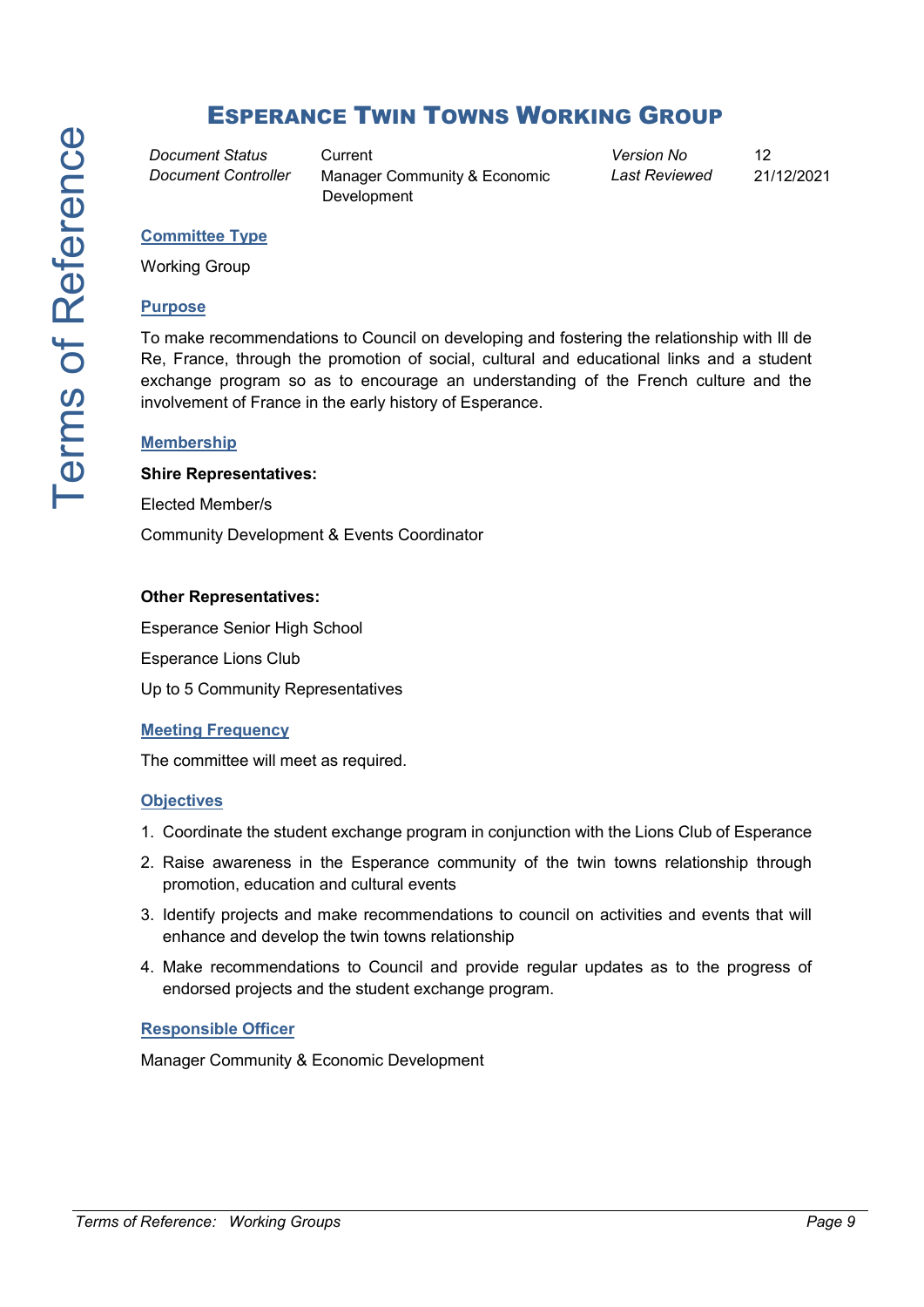# <span id="page-9-0"></span>RECONCILIATION ACTION PLAN WORKING GROUP

*Document Status* Current *Version No* 4

*Document Controller* Director Corporate & Community Services

*Last Reviewed* 21/12/2021

## **Committee Type**

Working Group

## **Purpose**

To assist in the development and implementation of the Shire of Esperance's Reconciliation Action Plan (RAP).

# **Membership**

**Shire Representatives** Elected Member/s Chief Executive Officer Director Asset Management Director External Services Director Corporate & Community Services Coordinator Governance & Corporate Support

## **Other Representatives:**

Esperance Tjaltjraak Native Title Aboriginal Corporation Ngadju Native Title Aboriginal Corporation Mudjar Aboriginal Corporation Wongutha CAPs Stars Foundation Clontarf Academy Community Representatives

# **Meeting Frequency**

The Working Group will meet at the times and on the dates designated by the Chair of the Working Group, in consultation with the Responsible Officer.

# **Objectives**

- 1. Liaise with Reconciliation Australia to identify RAP requirements;
- 2. Discuss RAP actions to identify strategies for achievement;
- 3. Undertake regular communication with Shire Officers and stakeholders to review progress of RAP actions;
- 4. Report to Council with regard to progress of RAP action implementation;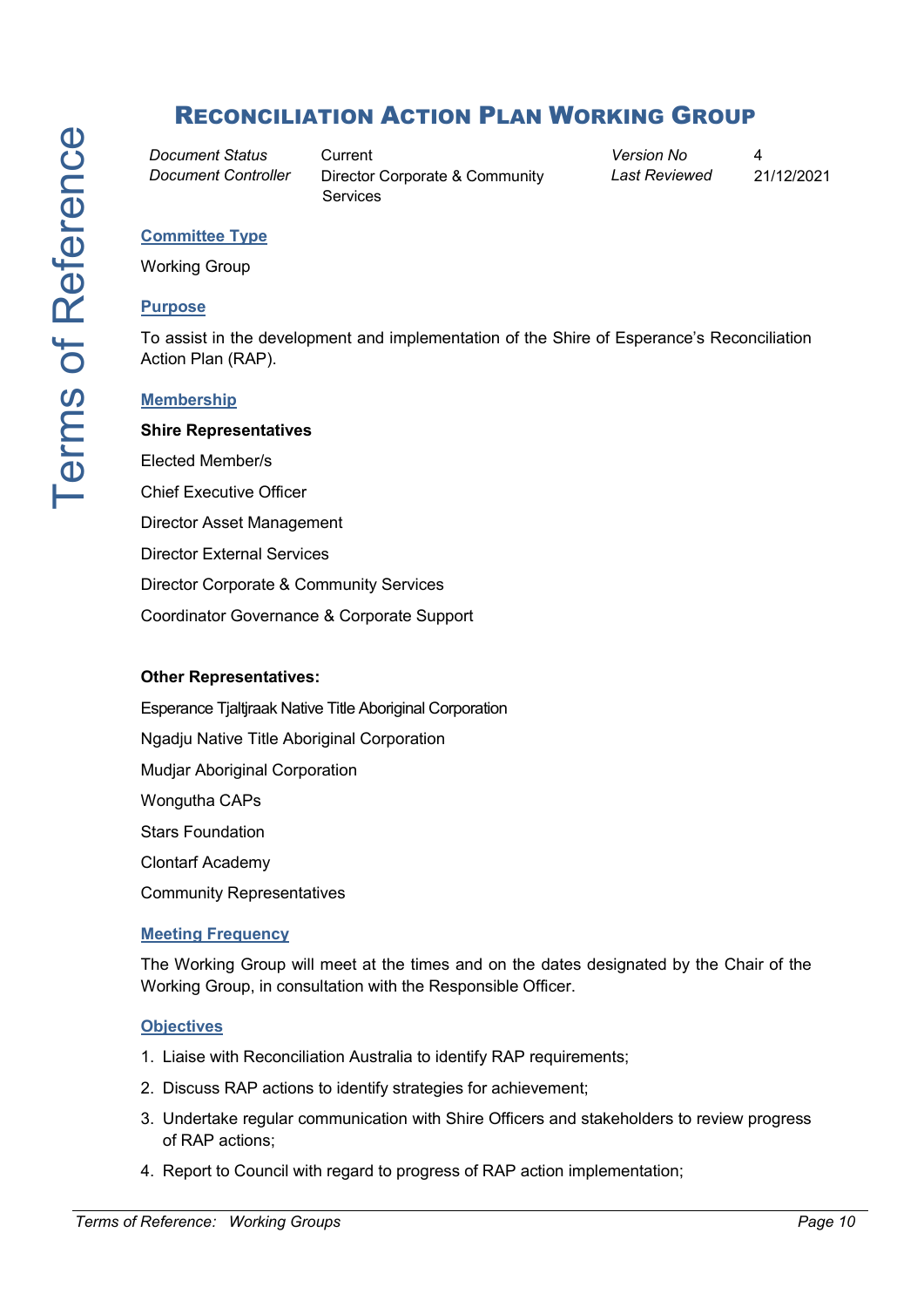- 5. Complete annual RAP Impact Measurement Questionnaire and submit to Reconciliation Australia
- 6. Contribute to the development of future Reconciliation Action Plans

# **Responsible Officer**

Director Corporate & Community Services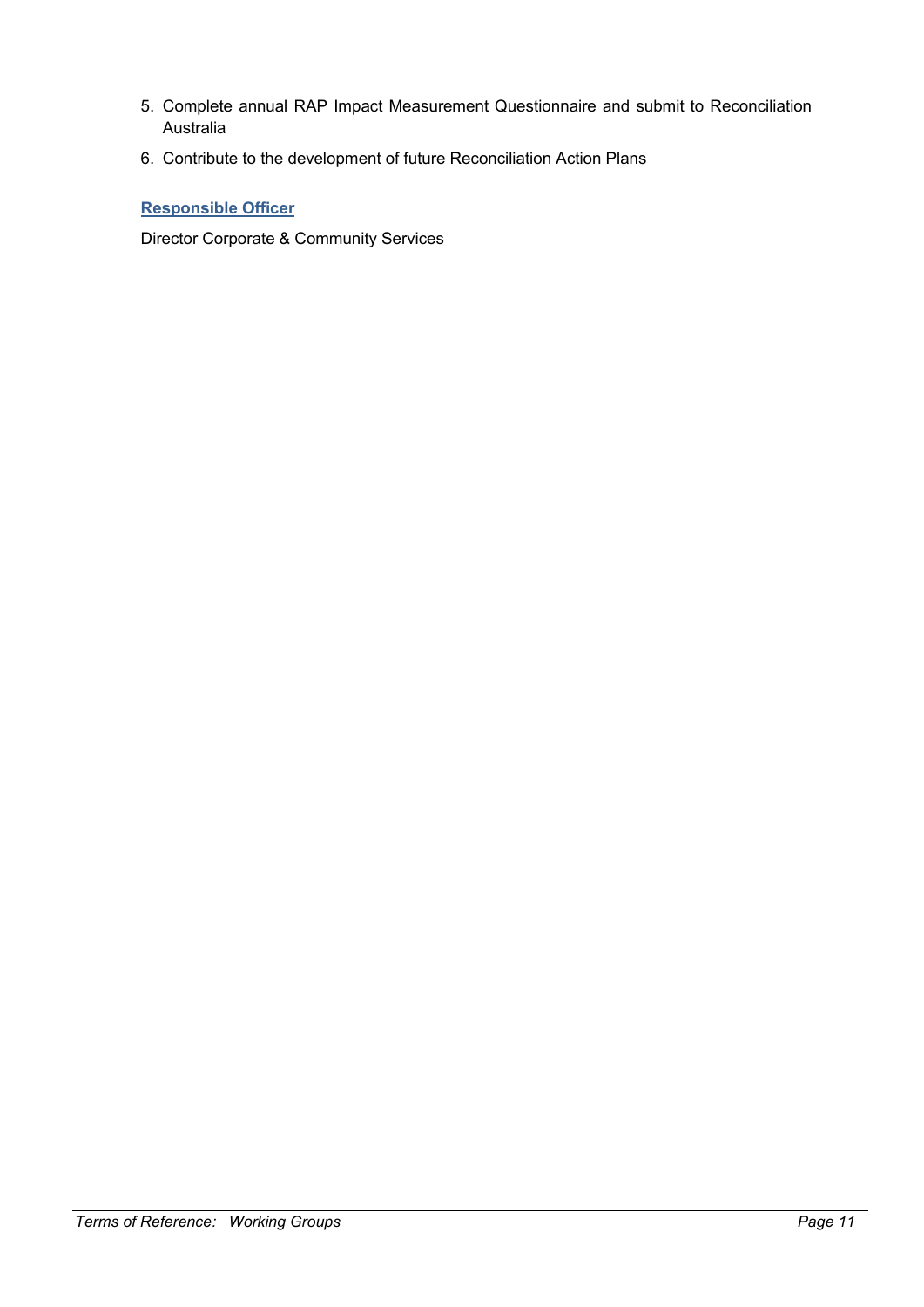<span id="page-11-0"></span>*Document Status* Current *Version No* 3

*Document Controller* Manager Parks & Environment *Last Reviewed* 21/12/2021

# **Committee Type**

Working Group

# **Purpose**

To make recommendations to council for improvements in the local streetscape amenity and streetscape amenity in the development of public open space including the Esperance CBD Landscaping Concept Plan.

# **Membership**

## **Shire Representatives:**

Elected Member/s

Director Asset Management

Manager Parks & Environment

## **Other Representatives:**

Up to 6 Community Representatives

#### **Meeting Frequency**

The committee will meet as required.

## **Objectives**

- 1. Provide advice to the Council on improvements to local streetscape amenity such as street trees, verges, public access ways and medians.
- 2. Provide advice to the Council on improvements to streetscape amenity in the development of public open space.

### **Responsible Officer**

Manager Parks & Environment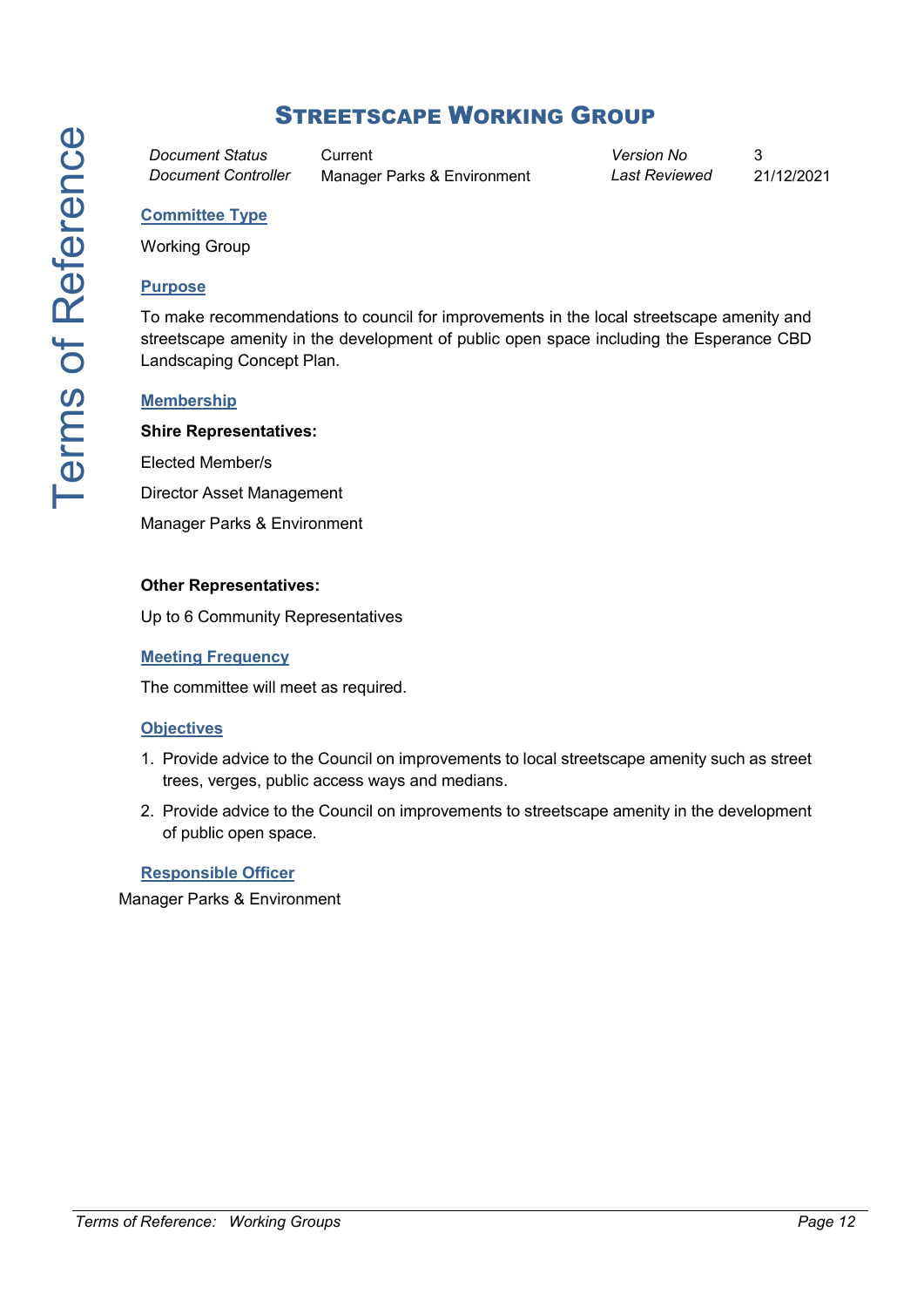# <span id="page-12-0"></span>MUSEUM WORKING GROUP

*Document Status* Current *Version No* 1

*Document Controller* Manager Community Support *Last Reviewed* 21/12/2021

# **Committee Type**

Working Group

## **Purpose**

Stakeholders of the Museum are vital in providing advice, knowledge and assistance with projects within the Esperance Museum. This working group will work with Shire staff to achieve goals and strategies identified in the Esperance Museum Strategic Plan 2017-2023.

## **Membership**

### **Shire Representatives:**

Elected Member/s Director External Services Manager Community Support Cultural Officer

#### **Other Representatives:**

Esperance Bay Historical Society Esperance Mechanical Restoration Group Esperance Family History Society Esperance Museum volunteer

#### **Meeting Frequency**

Meetings are to be held a minimum of every six (6) months.

#### **Objectives**

To assist in the timely implementation of the goals and strategies identified within the *Esperance Museum Strategic Plan 2017-2023*.

#### **Responsible Officer**

Manager Community Support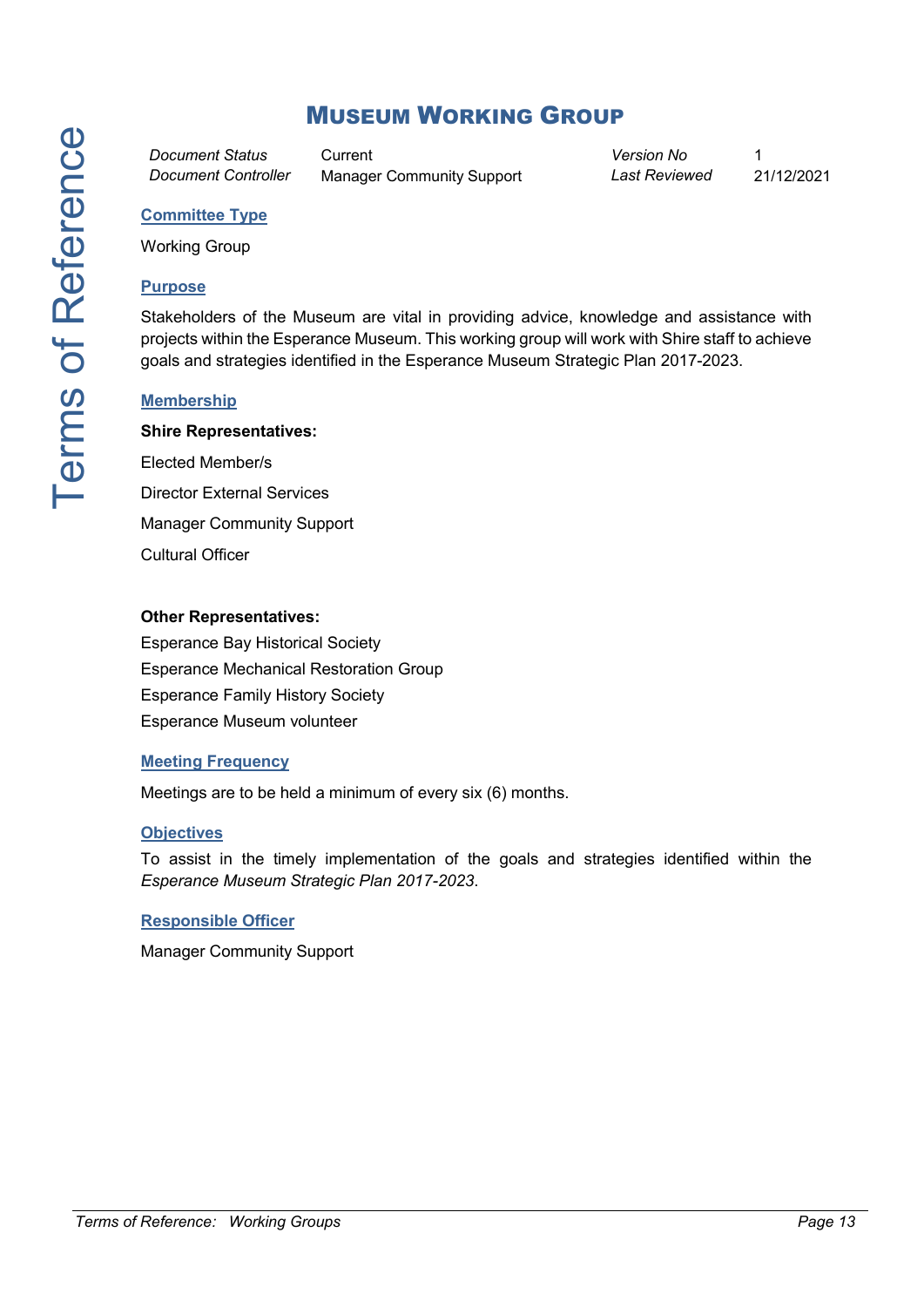# <span id="page-13-0"></span>BUSINESS ROUND TABLE WORKING GROUP

*Document Status* Current *Version No* 1

*Document Controller* Manager Community & Economic Development

*Last Reviewed* 21/12/2021

#### **Committee Type**

Working Group

#### **Purpose**

To interact and engage with local economic focussed organisations to encourage a supportive "business friendly" environment.

#### **Membership**

**Shire Representatives:** Elected Member/s Chief Executive Officer Director Corporate & Community Services Manager Community & Economic Development

#### **Other Representatives:**

Esperance Chamber of Commerce & Industry Goldfields-Esperance Development Commission

## **Meeting Frequency**

Meetings are to be held as and when required.

## **Objectives**

- 1. Assess community economic, labour and accommodation information
- 2. Assist business members
- 3. Provide community advocacy and support
- 4. Community Consultation

## **Responsible Officer**

Chief Executive Officer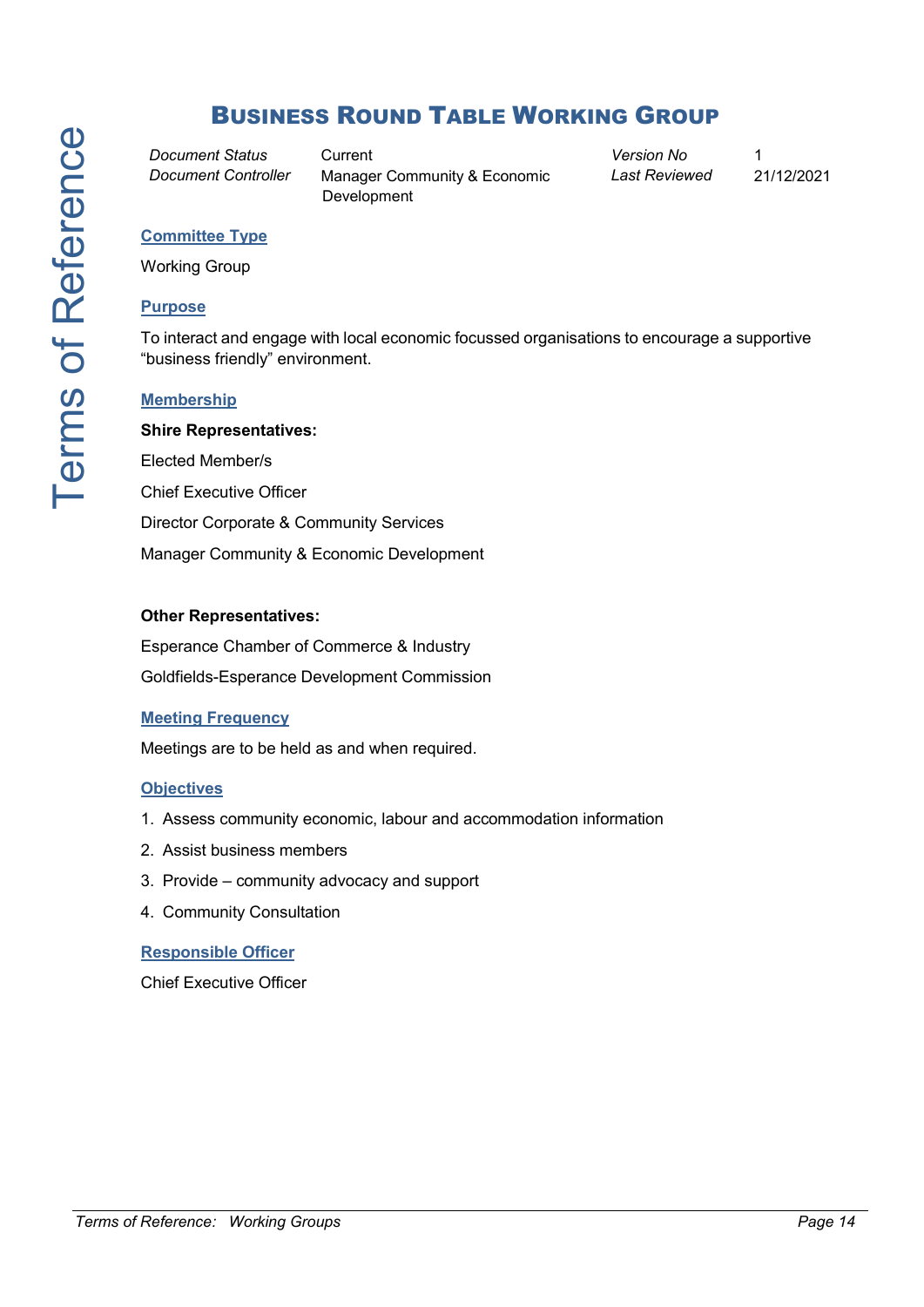# <span id="page-14-0"></span>ESPERANCE TOURISM STAKEHOLDER WORKING GROUP

*Document Status* Current *Version No* 1

*Document Controller* Manager Community & Economic Development

*Last Reviewed* 21/12/2021

#### **Committee Type**

Working Group

#### **Purpose**

To provide feedback on progress towards delivery of the Tourism Strategy Implementation Plan and advocate for the Tourism industry.

#### **Membership**

**Shire Representatives:** Elected Member/s Chief Executive Officer Director Corporate & Community Services Manager Community & Economic Development

#### **Other Representatives:**

Tourism Development Manager Tourism Esperance Esperance Chamber of Commerce & Industry Australia's Golden Outback Goldfields Esperance Development Commission

#### **Meeting Frequency**

Every -three months.

#### **Objectives**

- 1. Review the progress towards delivery of the Tourism Strategy Implementation Plan.
- 2. Provide feedback and information on tourism generally to assist the industry to continue to grow and thrive.
- 3. Advocate within and outside of Esperance on behalf of the tourism Industry

#### **Responsible Officer**

Manager Community & Economic Development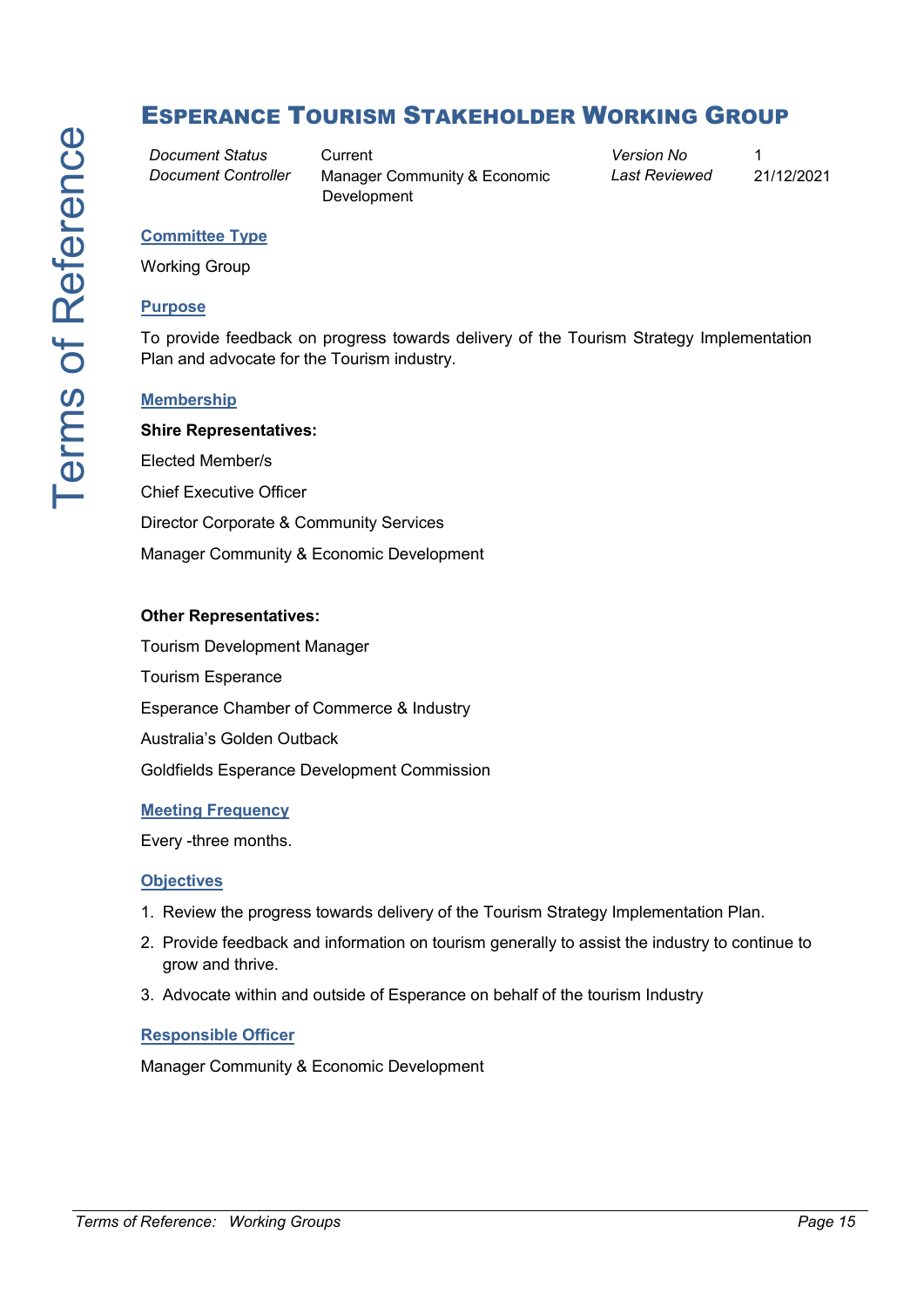<span id="page-15-0"></span>

*Document Status* Current *Version No* 1 *Document Controller* Manager Development & Statutory Services

*Last Reviewed* 21/12/2021

## **Committee Type**

Working Group

#### **Purpose**

To assist with Cemetery matters within the Shire of Esperance.

#### **Membership**

**Shire Representatives:** Elected Member/s Director External Services Manager Development & Statutory Services Manager Parks & Environment Administration Officer – Development & Statutory Services

#### **Other Representatives:**

Esperance Funeral Homes

Up to 4 Community Representatives

## **Meeting Frequency**

Meetings will be held quarterly.

Urgent meetings may be called by the Presiding Member or Working Group by request to the CEO.

## **Objectives**

To provide input and advice:

- 1. On concerns regarding the management of cemeteries under the jurisdiction of the Shire
- 2. Future planning for Cemeteries; and
- 3. On matters related to protecting the heritage of cemeteries and related infrastructure.

## **Responsible Officer**

Manager Development & Statutory Services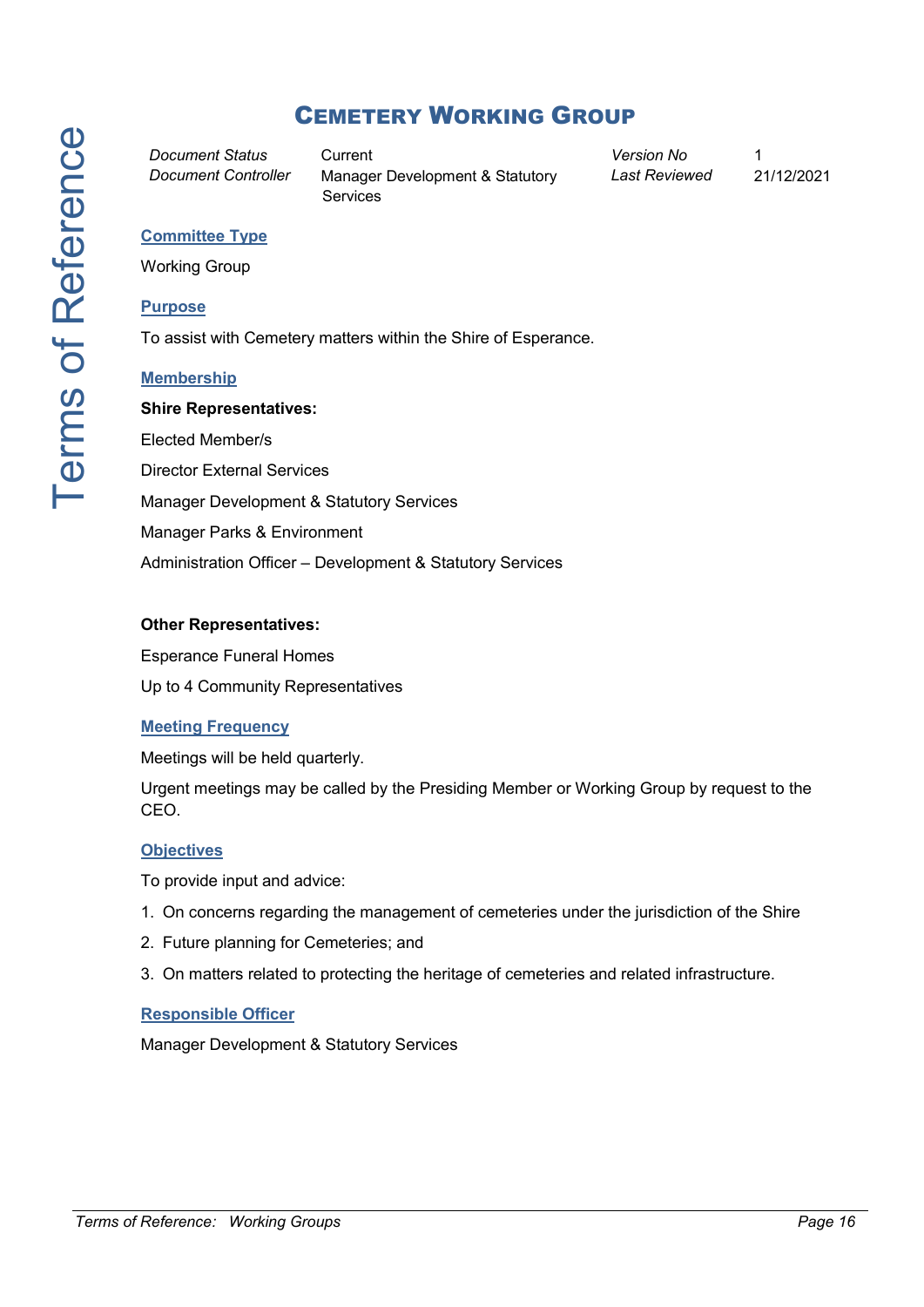# <span id="page-16-0"></span>DISABILITY ACCESS AND INCLUSION WORKING GROUP

*Document Status* Current *Version No* 2

*Document Controller* Manager Community Support *Last Reviewed* 21/12/2021

# **Committee Type**

Working Group

#### **Purpose**

The Disability Access and Inclusion Plan (DAIP) provides the strategic direction and framework for the Shire to improve its services and facilities as well as partnering with the community to achieve progress in this field.

The working group will initially assist to develop and then review the progress of the annual implementation plan developed from the aims in the DAIP.

#### **Membership**

#### **Shire Representatives:**

Elected Member/s

Staff member from each Directorate

Manager Community Support

#### **Other Representatives:**

Up to 3 community members with relevant interest and experience

Up to 3 relevant community organisations will be represented by 1 representative from each

#### **Meeting Frequency**

The DAIP Working Group will meet quarterly.

#### **Objectives**

- 1. Facilitate stakeholder, community and agency feedback relating to the implementation of the DAIP;
- 2. Contribute to the review and reporting of the DAIP;
- 3. Contribute to the preparation and review of the DAIP Implementation Plan, including the development of project proposals;
- 4. Raise awareness and inform the community about matters relating to disability access and inclusion in the Shire.
- 5. Provide technical/working advice relating to the implementation of the DAIP, including seeking access to funding opportunities

#### **Responsible Officer**

Manager Community Support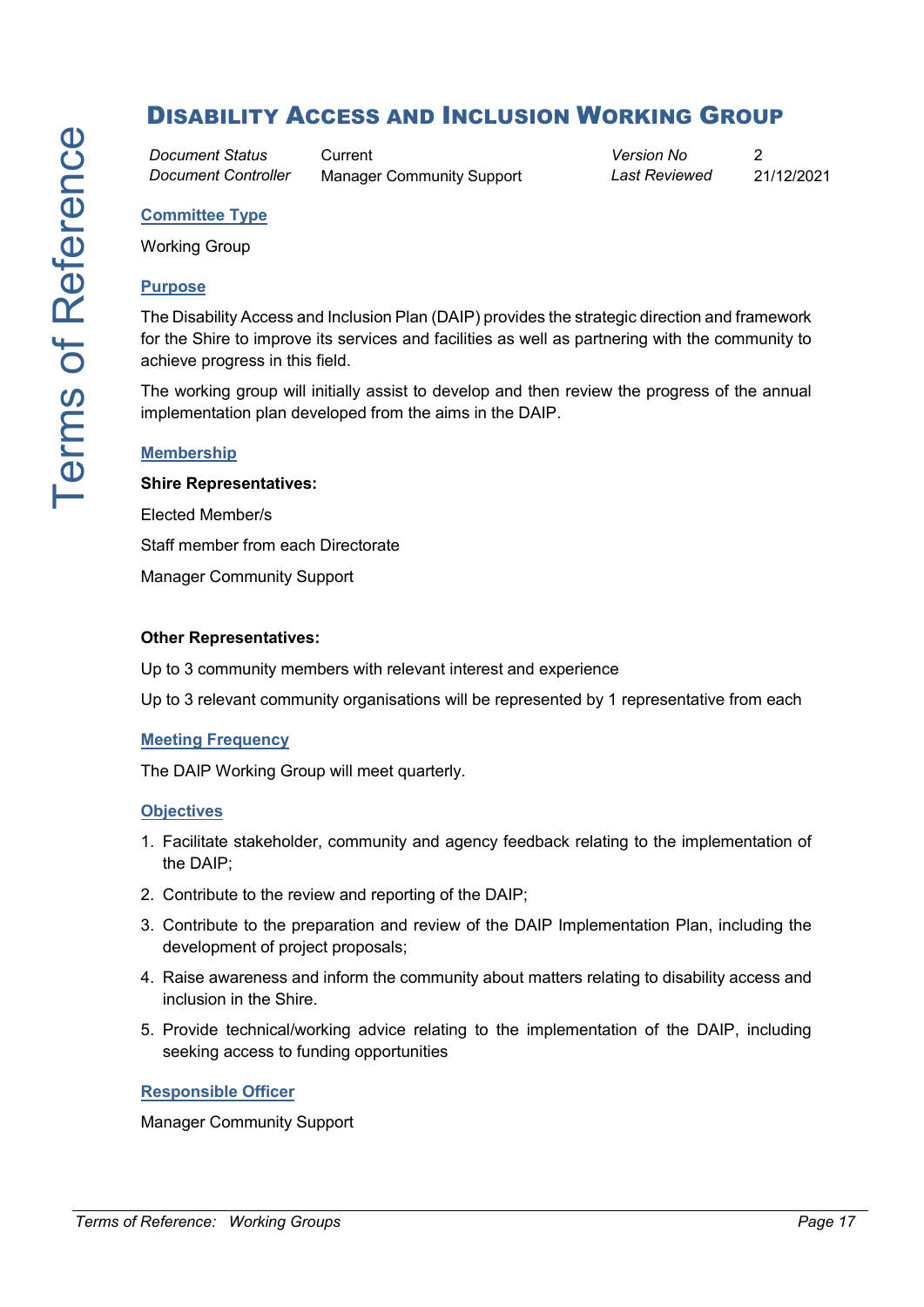# <span id="page-17-0"></span>SUSTAINABILITY WORKING GROUP

*Document Status* Current *Version No* 1

*Document Controller* Manager Parks & Environment *Last Reviewed* 21/12/2021

# **Committee Type**

Working Group

### **Purpose**

To promote and support the Shire of Esperance community to achieve environmental sustainability objectives.

The Group will be guided by the goals and strategies identified in the Shire of Esperance Climate Change Declaration and Community Waste Strategy 2018-2023.

#### **Membership**

#### **Shire Representatives:**

Elected Member/s

Staff member from each Directorate

#### **Other Representatives:**

Community members

#### **Meeting Frequency**

The Sustainability Working Group will meet quarterly.

#### **Objectives**

- 1. Consider and advise relevant emerging strategic sustainability issues and assess their implications for the Shire.
- 2. Review sustainability best practice, that may include a focus on the following areas:
	- Waste Management;
	- Recycling;
	- Water management;
	- Electricity; and
	- Sustainable Procurement
- 3. Developing an inclusive approach to sustainable practices across the community.
- 4. Identify and recommend strategies to improve and enhance the community's sustainability, including the setting of targets for reducing waste, energy and water use.
- 5. Actively promote and encourage an ethos of environmental awareness and sustainability throughout the community.
- 6. Assist with guiding implementation of the Shire's Cities Power Partnership pledges;
	- Renewable Energy Install renewable energy (solar PV and battery storage) on Council Buildings;